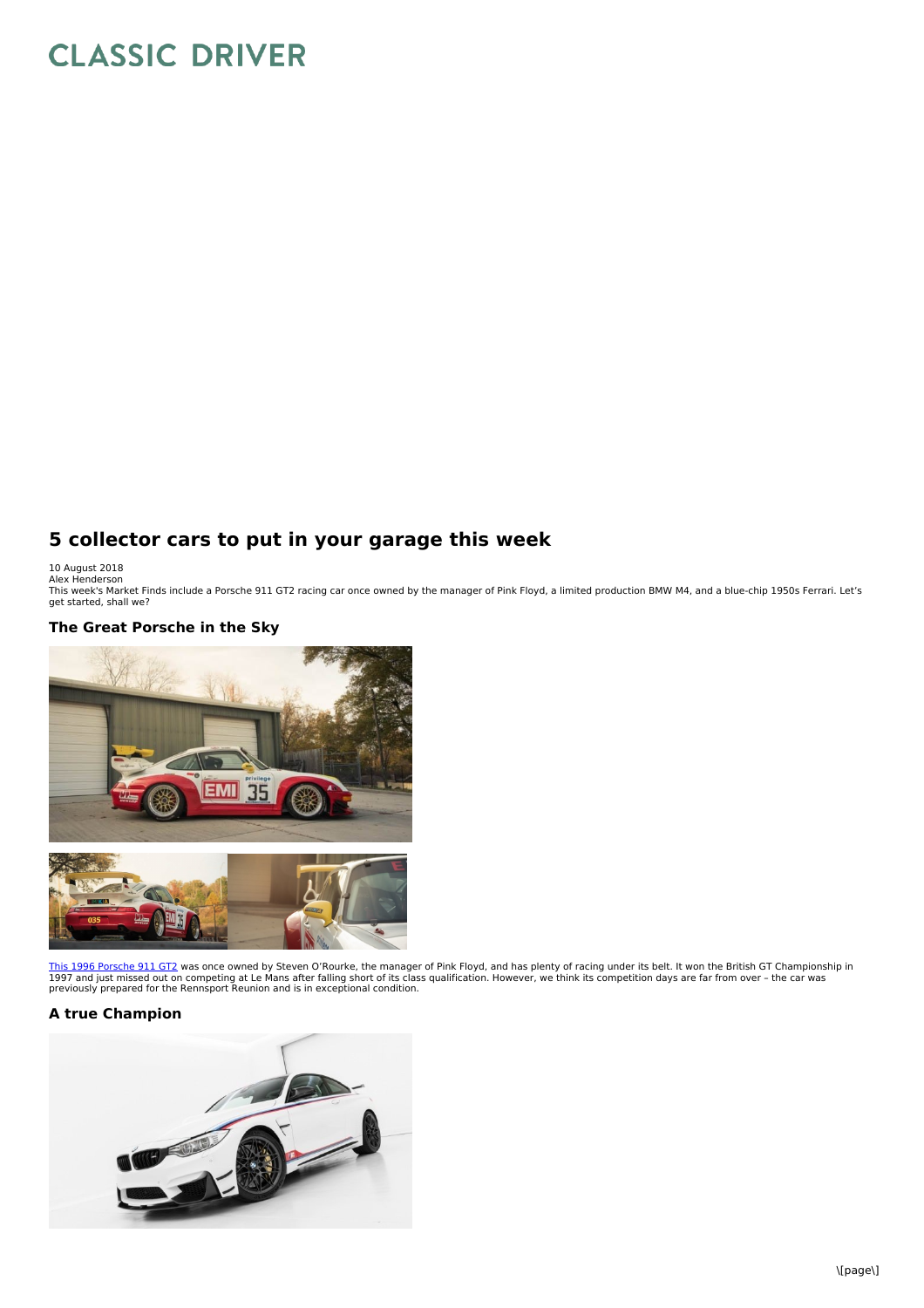

After four years of manufacturing the M4, BMW decided to up the ante with <u>the DTM [Champion](https://www.classicdriver.com/en/car/bmw/m4/2017/550686) Edition</u>. Its upgraded engine sends almost 500bhp to the rear wheels, while the<br>carbon-ceramic brakes bring it rapidly back to a s

#### **Golden Oldie**





<u>This 1951 [Ferrari](https://www.classicdriver.com/en/car/ferrari/212/1951/550510) 212</u> has been fantastically well preserved. Although it's been comprehensively restored by the renowned team at DK Engineering, this car retains its original<br>engine, gearbox, brakes, suspension, steering and the Mille Miglia, and attended a number of prestigious concours events. Are you ready to write its next chapter?

#### **An Alfa worth Touring**



The days of coachbuilding may once again be upon us, as more and more discerning customers decide that the <u>latest Ferrari or Maserati isn't quite [exclusive](https://www.classicdriver.com/en/article/cars/a-rosso-rendezvous-ferrari-sp38-deborah-and-f40-lugano) enough</u>.<br>However, if modern cars don't quite tickle your fancy, <u></u>

### **Black Emerald in the rough**